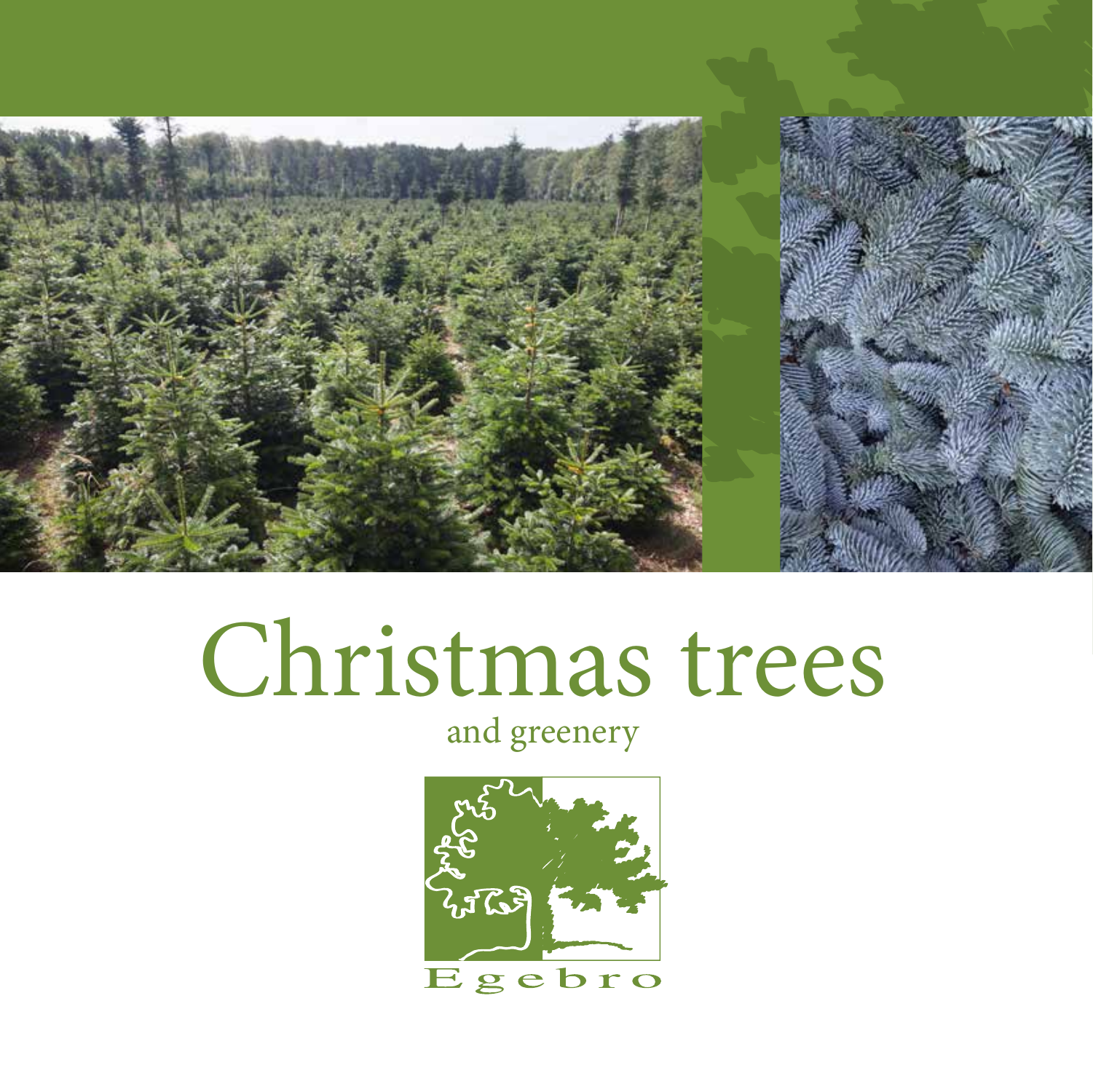# Christmas trees and greenery

We began producing greenery and Christmas trees in 2002. At that time harvesting took place on leased fields that others had planted.

We established the first plantations of our own with Nordmann fir in 2006. These areas have gradually been expanded and we now cultivate approximately 45 hectares of Christmas trees and just under 15 hectares of Noble fir and Nordmann fir for the production of greenery. Most of the plantations are on the island of Lolland, but we also have plantations on Zealand.

### Delivery of Christmas trees

We mark our Christmas trees ourselves based on the customer's wishes. Most of the trees are delivered packed in nets on pallets. They are packed according to individual agreements with the customers to ensure that we deliver the most suitable tree for the customer.

Trees taller than 2½ metres are also delivered in nets, but are loaded loosely on the lorry. The trees are felled, netted and packed as late as practically possible to keep them fresh.



### Cultivation

Our production of Christmas trees began in quite a traditional way, but we gradually stepped up the intensity of our cultivation in line with increasing market demand for high-quality trees and greenery. All our Christmas trees are now grown 100% intensively, which means all trees has manually been cut in the bottom and are all individually regulated in both width and height.

In addition we carry out weed, insect and algae control. Furthermore we fertilise all our trees manually to maximise utilisation of the added nutrients and to minimise leaching. Most of the areas are fertilised with slowly biodegradable biological fertiliser in the form of pelleted chicken droppings. We have found this type of fertilisation effective and gives us a lush and full-bodied greenery with long needles and an attractive dark green colour.

### Goals

Our main goal is to produce approximately 20,000 shapely, healthy Christmas trees. In principle, they can be any height, but we specialise in trees taller than 175 cm, with a large proportion exceeding 2 metres.

We take great care to consider the surrounding environment in our production and in the long term we will aim for even more environmentally friendly production.



Find us on Facebook too: www.facebook.com/Carsten-Egebro